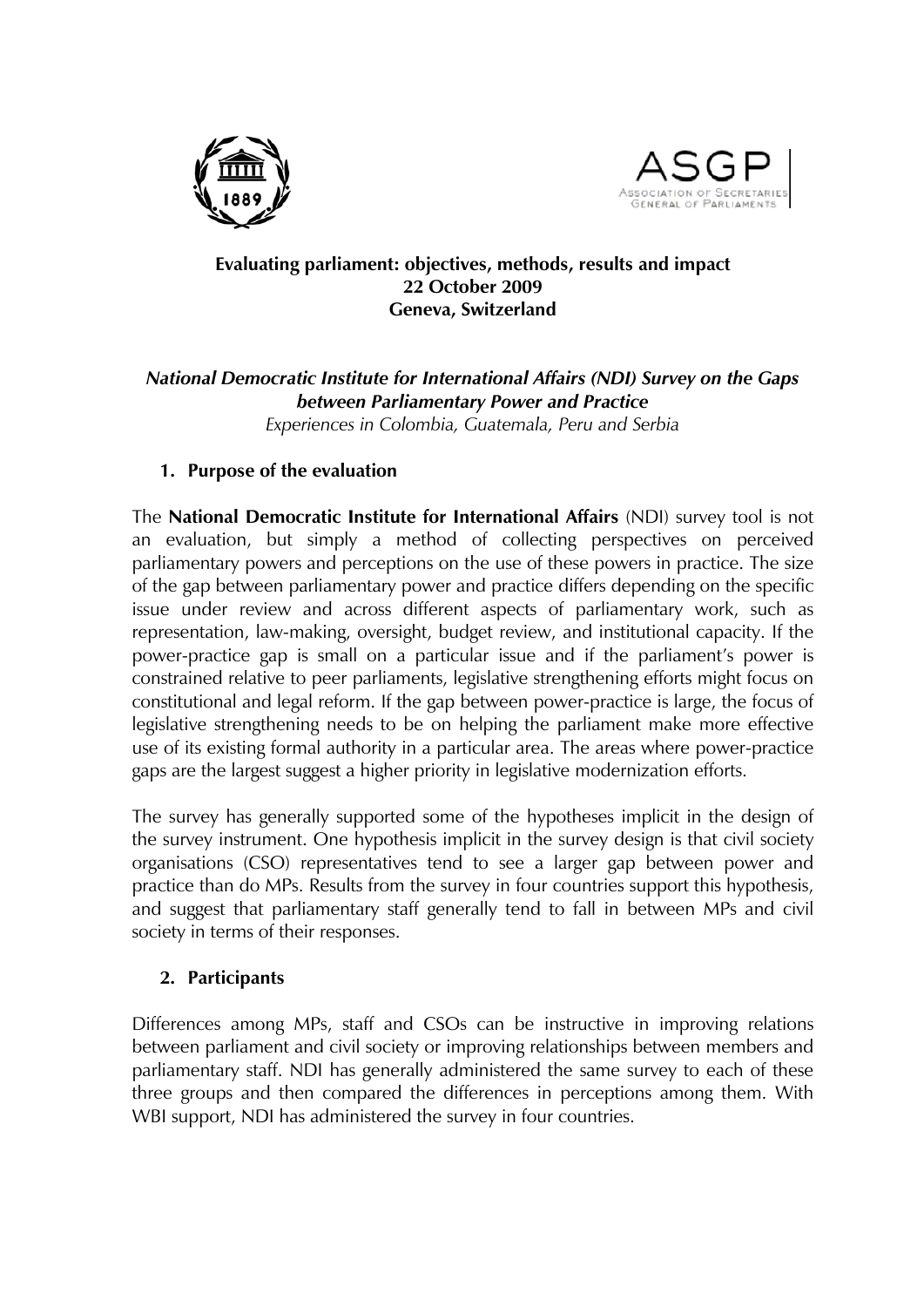### **3. Choice of method**

The survey method draws upon the emerging set of benchmarks for democratic parliaments. Although there have been a number of initiatives to codify benchmarks or norms for democratic parliaments, there is significant overlap and consensus among these various approaches. NDI took 25 issues that often are included in benchmarks for democratic parliaments or in parliamentary self-assessment tools. For each of these 25 issues, NDI crafted two related statements – a Part A statement that has to do with the formal powers of the legislature and a related Part B statement that relates to whether that power is used in practice. Participants in the survey respond to each statement by indicating whether they strongly agree, agree, disagree, or strongly disagree with each of the 25 two-part statements. For each statement, survey participants can alternatively indicate that they are not aware of the issue, or that the issue is not applicable to their parliament. In many cases, NDI has disaggregated survey responses by gender and by other factors such as length of service in parliament, as parliamentary staff or in working for the CSO.

# **4. Practical use of the evaluation method**

Several uses of the survey have been identified:

- The survey has been used as a *diagnostic tool* to help identify priorities for legislative strengthening work, useful to parliamentary modernization or parliamentary reform committees. It is also useful to donors to support parliamentary development assistance. Many donors are seeking to strengthen the analytic rigor with which choices are made in allocating development assistance; and the survey provides useful data in justifying and targeting development assistance.
- The survey data can be useful in *advocacy*. Survey data can also be helpful in supporting parliamentary reform, when survey data suggests a consensus on a particularly wide gap between power and practice in a particular substantive area. It may be easier, for example, to justify greater resources to support parliamentary operations if it is backed up with survey data that demonstrates broad support for this, from both MPs and CSOs.
- The survey has also been useful in providing a *basis for dialogue* between MPs and CSO representatives. NDI has administered the survey as part of multi-day training sessions, with the surveys being collected on the first day of the workshop, and a preliminary analysis of the results being presented on the second or third day of a session. While this approach may not result in a scientific or statistically significant sample, participants have generally found the anecdotal data from the surveys very useful; it has served as a very useful method for launching a discussion regarding the explanations for the survey results.